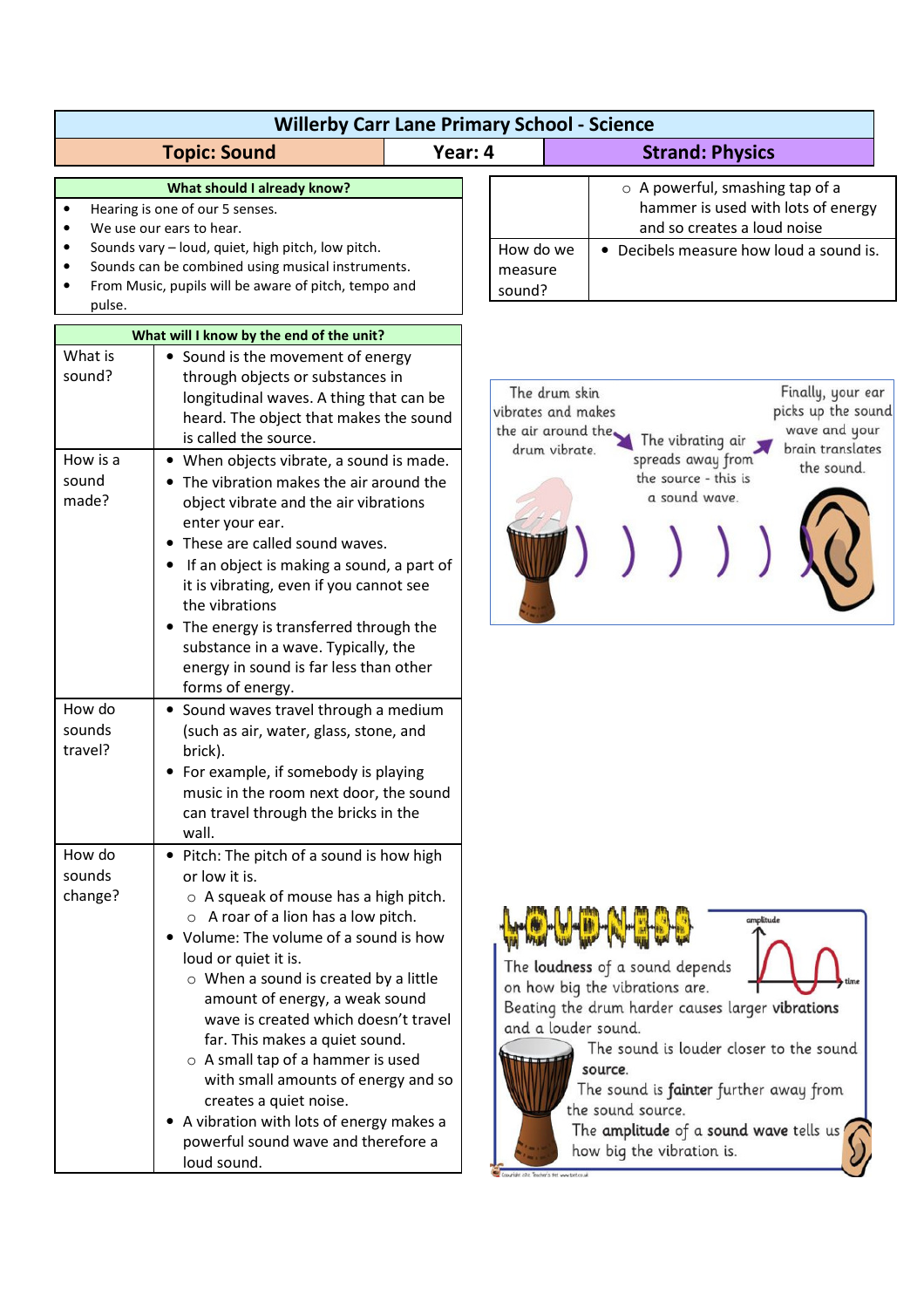| <b>Vocabulary</b> |                                        |  |  |
|-------------------|----------------------------------------|--|--|
| cochlea           | the part of the inner ear involved in  |  |  |
|                   | hearing. it is a spiral-shaped cavity. |  |  |
| compression       | when things are squeezed or pressed    |  |  |
|                   | together.                              |  |  |
| decibels          | measure how loud a sound is.           |  |  |
| ear drum          | also called the tympanic membrane or   |  |  |
|                   | myringa, is a thin, cone-shaped        |  |  |
|                   | membrane that separates the external   |  |  |
|                   | ear from the middle ear.               |  |  |
| longitudinal      | waves that travel away from a source.  |  |  |
| waves             |                                        |  |  |
| middle ear        | an air-filled, membrane-lined space    |  |  |
|                   | located between the ear canal and the  |  |  |
|                   | eustachian tube, cochlea, and auditory |  |  |
|                   | nerve                                  |  |  |

| outer ear  | the ear we can see!                       |
|------------|-------------------------------------------|
| pitch      | pitch is used to describe how high or     |
|            | low a sound is.                           |
| sound      | sound is a type of energy that is created |
|            | by vibrations.                            |
| soundproof | soundproof is when you try to stop a      |
|            | sound passing through something.          |
| vibrations | vibrations are when things move back      |
|            | and forward very quickly.                 |
| volume     | volume is what we use to say how loud     |
|            | or quiet sound is.                        |
| waves      | waves or sound waves are created          |
|            | when things vibrate to make a sound.      |
|            | we cannot see these but often scientists  |
|            | draw what they think they would look      |
|            | like.                                     |

## **Investigate!**

- Measure levels of sound around school and identify what is vibrating to produce the sound.
- Fill identical jars with different volumes of water. Which one creates the highest pitch?
- Make musical instruments using different length strings (e.g. fishing wire/ straws). How do their pitches differ?

## **Common misconceptions**

Pitch and volume are frequently confused, as both can be described as high or low.

- sound is only heard by the listener
- sound only travels in one direction from the source
- sound can't travel through solids and liquids
- high sounds are load and low sounds are quiet.